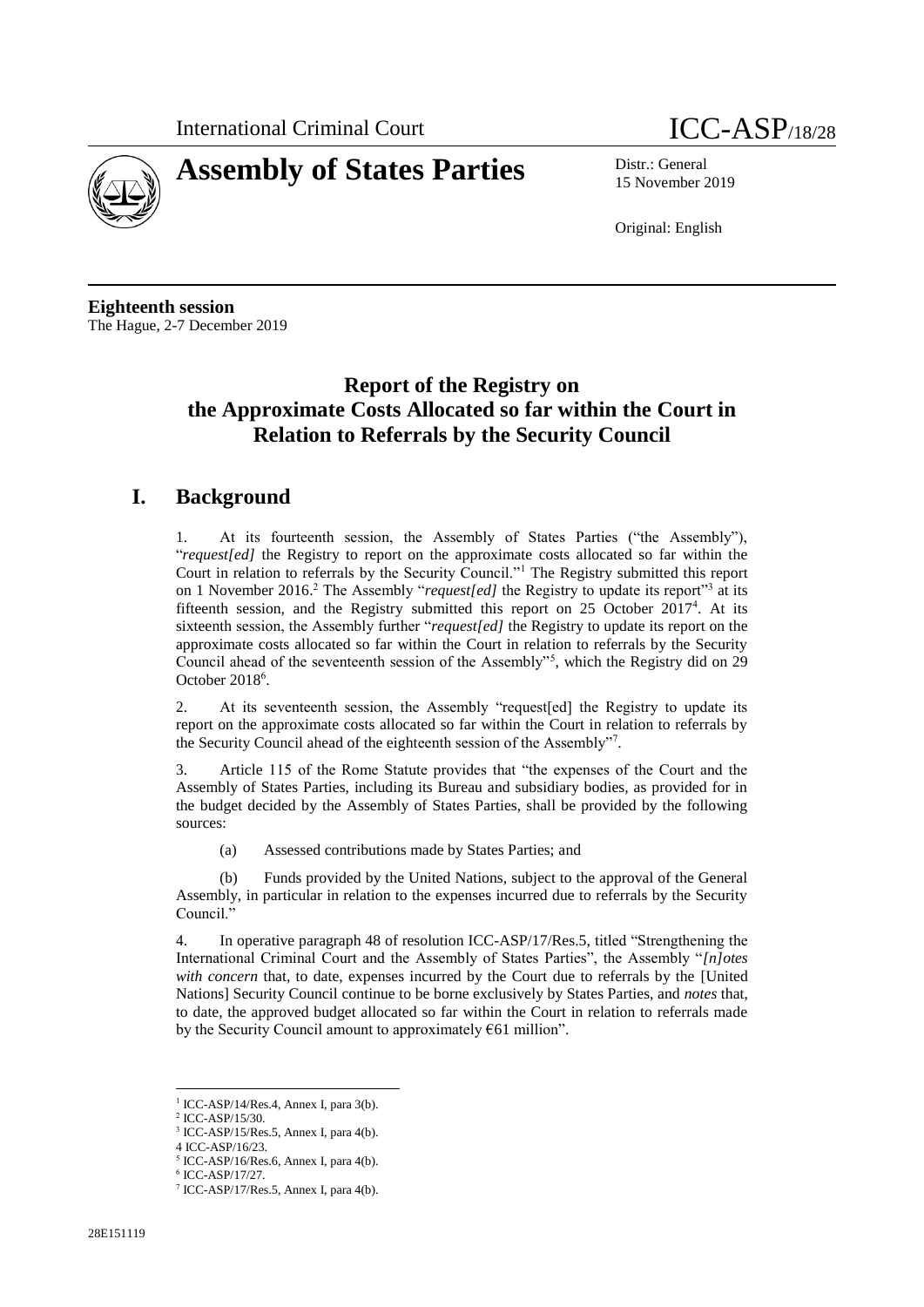## **II. Approximate Costs Allocated**

5. It needs to be noted that the approximate cost allocations indicated below exclude limited cross-cutting costs associated with operational support activities for all the different situations and cases in the Court. The Court's budget methodology does not include distribution of support costs to its operations.<sup>8</sup> The estimate below can therefore not be considered to be a fully accurate costing of the situations, following a standard cost accounting methodology; rather, it is an approximate budgetary indication of the direct impact of the situations as allotted in the Court's yearly budgets.

6. To date, the approved budgets allocated so far within the Court in relation to the referrals made by the Security Council<sup>9</sup> amount to approximately  $64,633.6$  million over the years, as illustrated by the table below:

| Year               | <i>Situation</i><br>Darfur | <i>Situation</i><br>Darfur OTP Darfur Registry | <i>Situation</i> | <i>Situation</i><br>Libya | <i>Situation</i> | <i>Situation</i><br>Libya OTP Libya Registry |
|--------------------|----------------------------|------------------------------------------------|------------------|---------------------------|------------------|----------------------------------------------|
| 2006               | 5,755.2                    | 4,253.2                                        | 1,468.3          | n/a                       | n/a              | n/a                                          |
| 2007               | 6,158.6                    | 4,480.5                                        | 1,678.1          | n/a                       | n/a              | n/a                                          |
| 2008               | 7,080.8                    | 4,182.6                                        | 2,861.5          | n/a                       | n/a              | n/a                                          |
| 2009               | 7,575.6                    | 4,344.1                                        | 3,225.3          | n/a                       | n/a              | n/a                                          |
| 2010               | 6,602.6                    | 4,050.5                                        | 2,552.1          | n/a                       | n/a              | n/a                                          |
| 2011               | 4,728.9                    | 2,375.0                                        | 2,353.9          | n/a                       | n/a              | n/a                                          |
| 2012               | 3,185.1                    | 2,310.2                                        | 874.9            | 6,487.9                   | 4,890.8          | 1,597.1                                      |
| 2013               | 1,659.5                    | 1,519.9                                        | 139.6            | 1,659.5                   | 1,406.7          | 252.8                                        |
| 2014               | 1,265.2                    | 1,058.1                                        | 207.1            | 584.3                     | 340.2            | 244.1                                        |
| 2015               | 336.0                      | 167.1                                          | 168.9            | 622.8                     | 594.4            | 28.5                                         |
| 2016               | 519.4                      | 336.4                                          | 183.0            | 733.6                     | 528.7            | 203.1                                        |
| 2017               | 1,399.9                    | 1,158.7                                        | 241.3            | 1,568.0                   | 1,393.4          | 174.6                                        |
| 2018               | 1,270.3                    | 1,065.3                                        | 205.0            | 1,689.5                   | 1,455.7          | 233.8                                        |
| 2019               | 1,464.0                    | 1,160.5                                        | 303.5            | 2,286.9                   | 2,084.2          | 202.7                                        |
| <b>Total</b>       | 49,001.2                   | 32,462.1                                       | 16,462.5         | 15.632.5                  | 12,694.0         | 2,936.6                                      |
| <b>Grand total</b> |                            |                                                |                  |                           |                  | 64,633.6                                     |

**Regular budget costs**<sup>10</sup> **– approved budget (in thousands of euros)**

7. The approximate costs have been determined based on the planned budgetary allocation included in the Court's yearly budgets, as approved by the States Parties. The first column specifies all Court budgeted costs foreseen for the situation concerned, including the Trust Fund for Victims' budgeted activities, while the second and third columns detail respectively the OTP and Registry budget allocation per situation.

8. Notably, the above allocation of resources consists of those funds directly associated with the situations in Libya and Darfur, Sudan. These funds have covered, inter alia, the different cost allocations related to investigative and cooperation-related missions, the allocations related to judicial proceedings in both situations (notably regarding the pre-trial proceedings, including initial appearances and two confirmation of charges, in the cases of *The Prosecutor v. Ahmad Harun and Ali Kushayb*, *The Prosecutor v. Omar Hassan Ahmad Al Bashir*, *The Prosecutor v. Abu Garda*, *The Prosecutor v. Abdallah Banda and Saleh* 

 $\overline{a}$ 

<sup>8</sup> For example, the generic cost of IT equipment is borne by the Registry section responsible for IT and such costs do not appear under the budget of teams operating in a particular situation, such as Libya or Sudan.

<sup>&</sup>lt;sup>9</sup> United Nations Security Council resolution 1593 (2005) and 1970 (2011).

<sup>&</sup>lt;sup>10</sup> The 'costs' presented in the table are planned expenditures as included in the Court's yearly budgets and do not reflect actual expenditures.